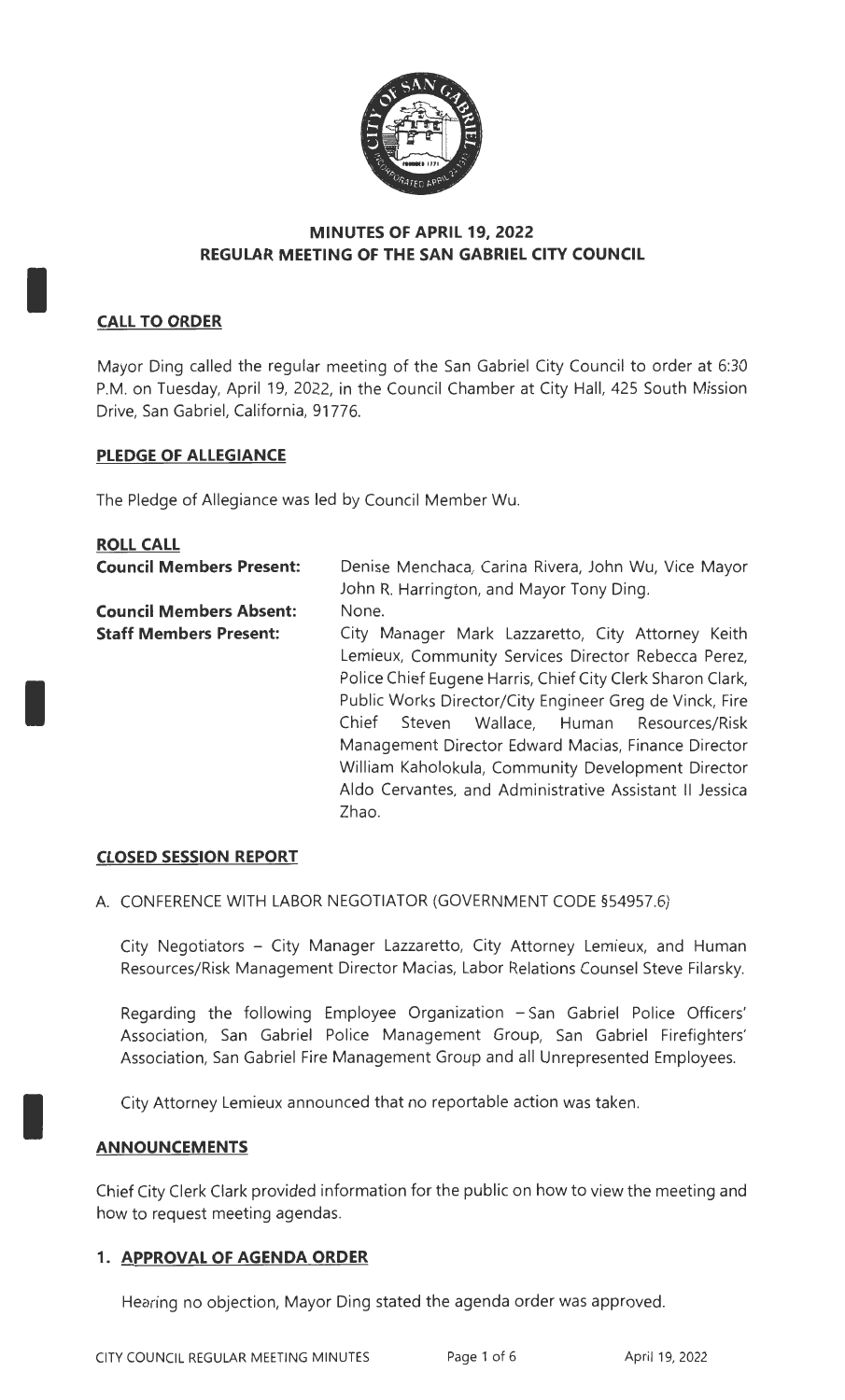

## **2. PRESENTATIONS**

I

I

I

## **A. POLICE DEPARTMENT EMPLOYEE INTRODUCTION - LIAM HOWARD**

Police Chief Harris made the presentation and Chief City Clerk Clark administered the Oath of Allegiance.

# **B. COMMENDATION FOR OLDER AMERICAN AWARD- FLORENCE LIN**

Mayor Ding made the presentation. The following provided recognition of Ms. Lin:

- Sandra Armenta Lopez representing Senator Susan Rubio;
- Mr. Frank Lu from Supervisor Hilda Solis' office;
- Mr. Jimmy Wu, from Supervisor Kathryn Barger's office;
- Enrique Robles, Deputy Chief of Staff for Congresswoman Judy Chu;
- Monterey Park Mayor Henry Lo and Council Member Yvonne Yiu; and
- Assemblymember Mike Fong.

## **RECESS AND RECONVENE**

The meeting was recessed at 7:11 P.M. and reconvened at 7:27 P.M. with all Council Members present.

## **C. PROCLAMATION FOR 2022 CALIFORNIA MOSQUITO AWARENESS WEEK**

Council Member Menchaca made the presentation; and Levy Sun, Director of Communications for the San Gabriel Valley Mosquito and Vector Control District, accepted the proclamation.

## **D. PROCLAMATION FOR DONATE LIFE MONTH**

Mayor Ding made the presentation and Jolene Vargas, OneLegacy Ambassador, accepted the proclamation.

## **3. PUBLIC COMMENT**

Sean McMorris, resident, provided comments congratulating Florence Lin on being awarded 2022 Outstanding Older American.

Debbie Kilgore, resident, expressed displeasure with a Council Member's actions at a recent Special City Council meeting.

Jeffrey Welch, resident, commented on the positive presentation items earlier in the meeting, and pronounced a blessing on the City Council.

# **4. CONSENT CALENDAR**

Item 4G was pulled by Vice Mayor Harrington for separate discussion.

A motion was made by Council Member Menchaca, seconded by Vice Mayor Harrington, to approve Consent Calendar Items 4A – 4F as presented.

Motion carried by a vote of 5-0 as follows:

AYES: MENCHACA, RIVERA, WU, HARRINGTON, DING

CITY COUNCIL REGULAR MEETING MINUTES Page 2 of 6 April 19, 2022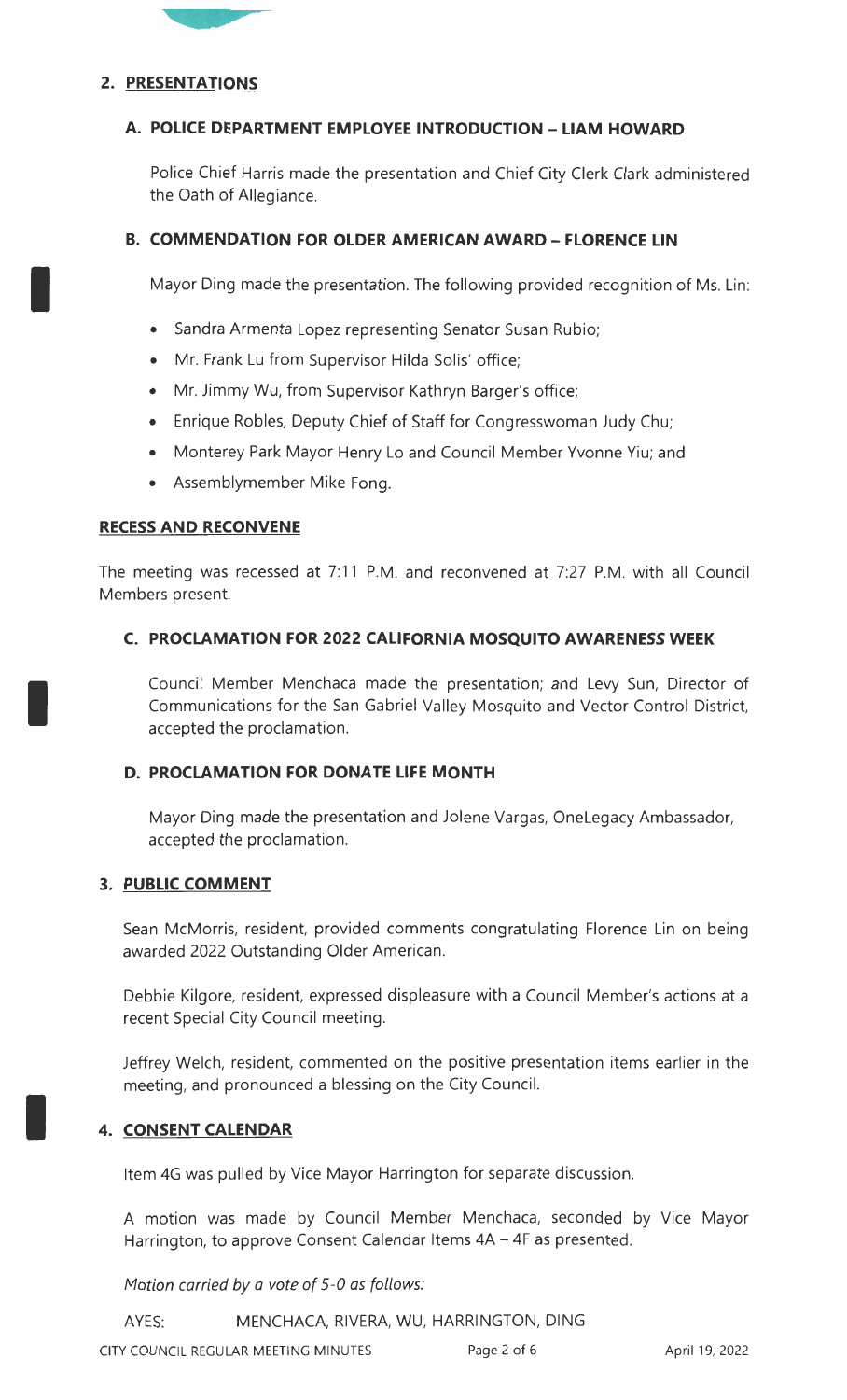| NOES:    | <b>NONE</b> |
|----------|-------------|
| ABSTAIN: | NONE        |
| ABSENT:  | NONE        |

## **A. APPROVAL OF MINUTES**

The City Council approved the following:

- 1. Minutes of the City Council Regular Meeting of April 5, 2022.
- 2. Minutes of the City Council Regular Meeting of April 5, 2022.

## **B. MATERIAL DEMANDS**

I

I

I

The City Council approved March 25, 2022, and March 31, 2022, Registers of Demands and Warrants for the payment of City expenditures.

## **C. CASH AND INVESTMENT REPORT - MARCH 2022**

The City Council received and filed the Cash and Investment Report for March 2022.

## **D. MONTHLY BUDGET UPDATE- MARCH 2022**

The City Council received and filed the report.

## **E. APPROVAL OF RESOLUTION NO. 22-23 AUTHORIZING THE ADDITION OF A LEAD RECORDS SPECIALIST SPECIAL PAY ASSIGNMENT**

The City Council adopted **Resolution No. 22-23,** authorizing the addition of a Lead Records Specialist Special Pay Assignment.

# **F. PURCHASE OF NEW FORD F-550 TRUCK WITH AN ALTEC LIFT BUCKET SYSTEM FOR THE FIELD OPERATIONS DIVISION**

The City Council:

- 1. Waived formal bidding and authorized the Cooperative Purchase Agreement for an aerial bucket truck, consistent with the piggyback bidding requirements pursuant to Municipal Code Section 34.35; and
- 2. Authorized the City Manager to approve a Purchase Order to Altec Industries, Incorporated, in an amount not to exceed \$142,547.00 from the Gas Tax fund account 124-800-41-99-767.

## **G. FIRE APPARATUS PURCHASE**

Discussion on Item 4G included lease versus purchase details, basis for purchasing two apparatus at once, financing terms, and pros and cons of purchasing one apparatus instead of two.

A motion was made by Vice Mayor Harrington, seconded by Council Member Wu, to authorize the purchase of one apparatus if financing terms remain the same for one; and to authorize a cash purchase for one apparatus if financing terms are not the same.

Motion carried *by* a vote of 5-0 as follows:

AYES: MENCHACA, RIVERA, WU, HARRINGTON, DING

CITY COUNCIL REGULAR MEETING MINUTES Page 3 of 6 April 19, 2022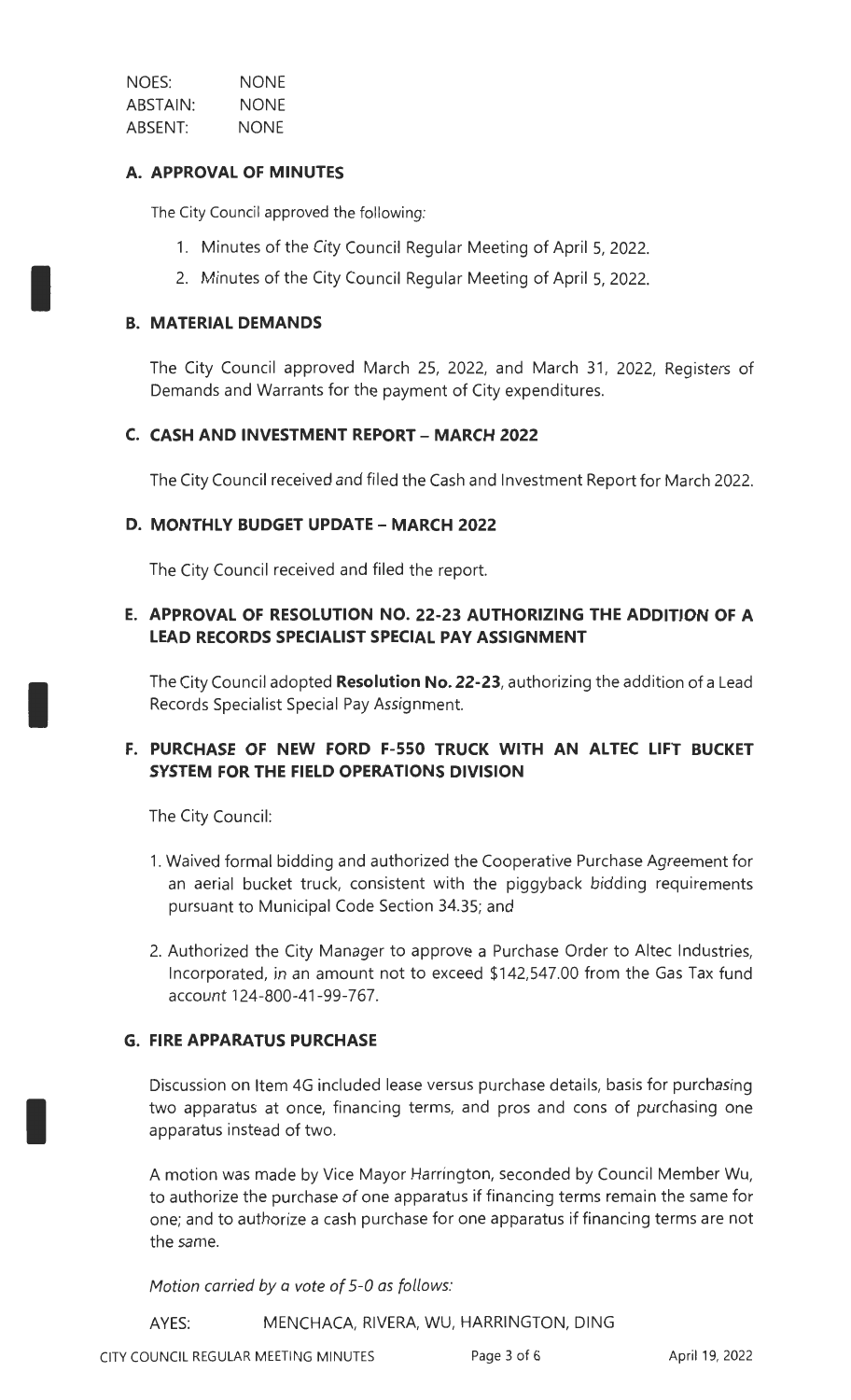| NOES:           | NONE        |
|-----------------|-------------|
| <b>ABSTAIN:</b> | <b>NONE</b> |
| ABSENT:         | <b>NONE</b> |

## **5. PUBLIC HEARING - None.**

## **6. CONTINUED BUSINESS**

I

I

# **A. AGREEMENT WITH FIRST TRANSIT FOR DIAL-A-RIDE AND EXPANDED TRANSIT SERVICES**

Community Services Director Perez made the presentation.

Clarifying discussion included if any similar services to those provided are RideCo are available in our area; that only First Transit and RideCo responded to the City's Request for Proposals (RFP); and the three-year proposal is due to a three-year expected vehicle life span, after which the price would likely go up.

There was no public comment.

Discussion included the possibility of a Metro pilot program; benefits of ridership data that would be provided by RideCo; benefits of outsourcing this service; pricing structure for riders; details of scheduling rides, paying fares, and distance to stops; the proposed service would be open to all residents; whether tourists could access the service; and timeline and process for the service to start, including community outreach.

A motion was made by Council Member Menchaca, seconded by Council Member Rivera, to:

- 1. Review and approve the Professional Services Agreement with First Transit for the expanded transit services for a period of one year, with the option to renew for two 1-year additional terms;
- 2. Authorize the City Manager to execute the Agreement; and,
- 3. Authorize the City Manager to renew the Agreement for Optional Year 1 and Optional Year 2 should the City wish to continue the partnership with First Transit for the Dial-A-Ride and microtransit service.

Motion carried by a vote of 5-0 as follows:

| AYES:    | MENCHACA, RIVERA, WU, HARRINGTON, DING |
|----------|----------------------------------------|
| NOES:    | <b>NONE</b>                            |
| ABSTAIN: | <b>NONE</b>                            |
| ABSENT:  | <b>NONE</b>                            |

## 7. NEW BUSINESS

#### **A. PROPOSED CITY FEE SCHEDULE ADJUSTMENTS FOR FISCAL YEAR 2022-2023**

Finance Director Kaholokula made the presentation.

There was no public comment.

Discussion included whether the City can stay competitive with the proposed Mission Playhouse fees; consideration of a reduction of the proposed Mill's Act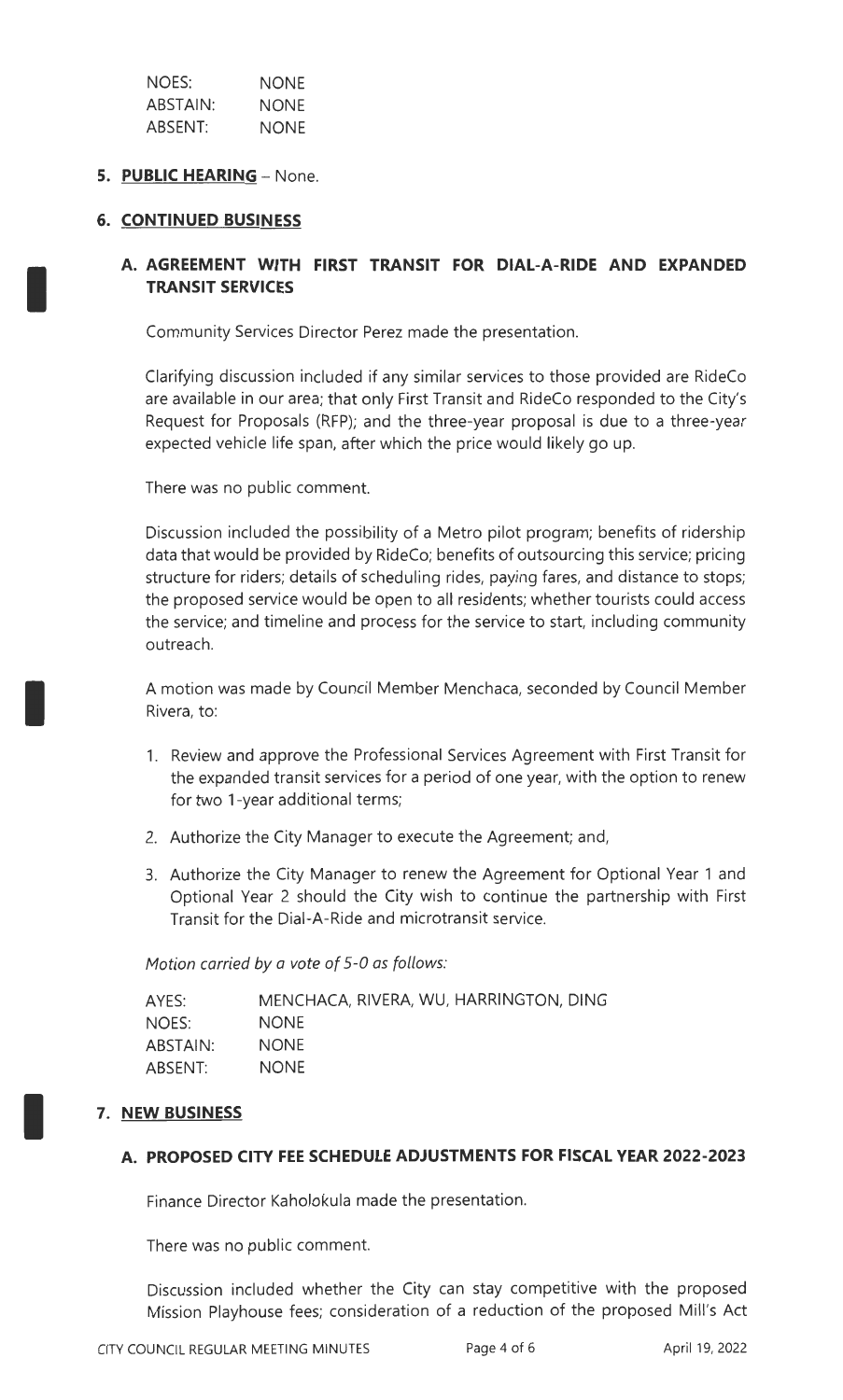fees, which are high compared to surrounding communities; getting input from the Historical Preservation and Cultural Resource Commission and looking into grants; considering a 25-30% recovery of costs; allowing a different fee for appeals for residents versus a developer; methodology for increasing fees, including maximum increases; when new fees would take effect; details of encroachment permit fees; and details of proposed Mission Playhouse fees.

There was a consensus of the City Council to direct staff to bring back Mills Act fees as a separate discussion item; and to lower the proposed appeal fee to \$1000.

## **RECESS AND RECONVENE**

I

I

I

The meeting was recessed at 9:10 P.M. and reconvened at 9:20 P.M. with all Council Members present.

## **B. DISCUSSION ON THE FEASIBILITY OF LOCAL MISDEMEANOR PROSECUTIONS**

City Manager Lazzaretto and Police Chief Harris made the presentation.

Judith Vada-Campos, resident; Viki Goto; Chasity Jennings-Nunez, M.D.; Dr. Felix Nunez; and Cheryl Cabot, resident; provided comments in opposition to the City pursuing local misdemeanor prosecutions.

Eric L. Chan, resident, spoke in favor of pursuing local misdemeanor prosecutions.

Jeanne Raya, resident, spoke in opposition to pursing this matter, for fiscal reasons; expressed dissatisfaction with the messaging associated with this item; and suggested alternative courses of action.

Discussion included the responsibility of the City Council to the community; root causes of misdemeanor crimes and diversion of offenders; the importance of the San Gabriel Police Department's Mental Evaluation Team (MET); possible consequences if the District Attorney's current policies are continued; clarification on the status of other cities who have requested local prosecution; the importance of balance and the ability to divert offenders to appropriate assistance; details of crime statistical analysis; declinations to prosecute for crimes committed in San Gabriel and associated consequences; San Gabriel creating its own misdemeanors that do not interfere with State law; and escalation of defiant behavior toward police because offenders feel they will not be held responsible.

Discussion continued on the importance to consider victims by the City Council doing their due diligence in researching this matter further; clarification that the item tonight is to gather more information and outreach to the community about what is going on in San Gabriel related to crime; that fees to continue this research are expected to be in the range of  $$5000 - $10,000$ ; various ways to fund and structure a prosecutorial office or department; possibility of a new District Attorney as early as November 2022; timeline and staff responsibility for the proposed study; making sure funds are spent wisely on this matter; and community concern for safety.

There was a consensus of the City Council to direct staff to proceed with further study and to seek consent from the District Attorney for local prosecution.

# 8. PUBLIC **COMMENT** - None.

## 9. CITY MANAGER'S REPORT - None.